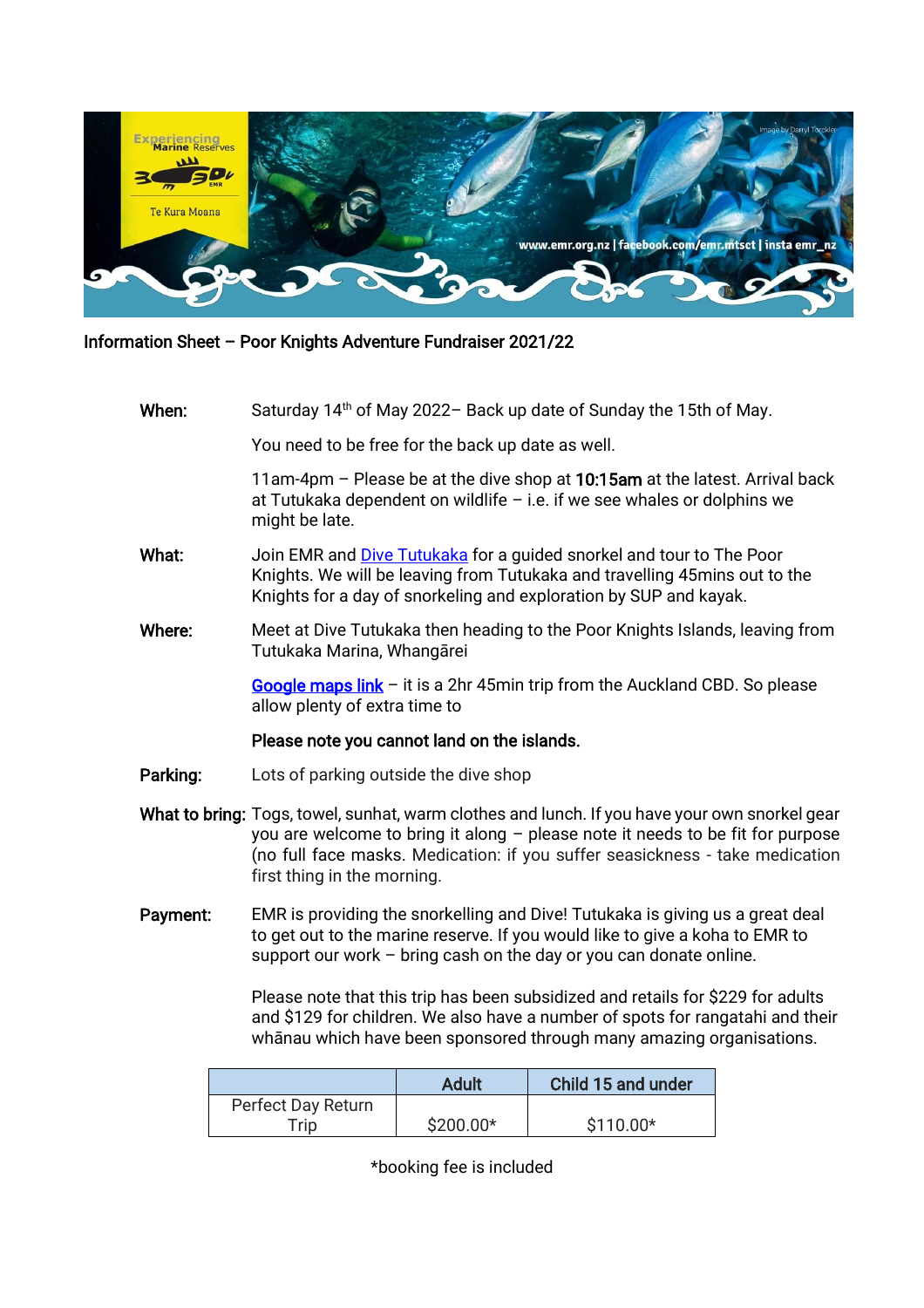Please note that the Poor Knights Islands are offshore and the ocean conditions may be rough on our way out there and back. If you get seasick at all this event is not suitable for you. We will be finding a suitable sheltered site for snorkeling. We will provide wetsuits and snorkeling equipment. Suitable for children aged 5 and above.

There is a hot shower available on the boat as well as kayaks and stand up paddle boards to play on.

## This event is sponsored by Dive Tutukaka and supported by The Bobby Stafford-Bush Foundation.

### The rangatahi & whānau spots have been sponsored by the Waiheke Marine Project, Hauraki Gulf Forum, Uru Whaakaro, Friends of the Farm and a private donor. One van has been donated by Sustainable Coastlines to help transport those rangatahi.

For more information email Lorna on **lorna@emr.org.nz** or call her on 02102732339



### Terms and conditions:

Please note that the boat ticket is non-refundable (you are welcome to sell your ticket and let me know their details) and the trip will run rain or shine! However if the weather conditions are too poor to make the crossing we will be using our back up date of Sunday the 15th May. Please ensure you are free on both dates. We will give you as much notice as possible if the weather is not looking good – however conditions do change quickly.

If you are late and miss the boat departure unfortunately there are no refunds.

Lorna is the trip organiser – if you have any questions or you think you may be running late – please call her on 02102732339.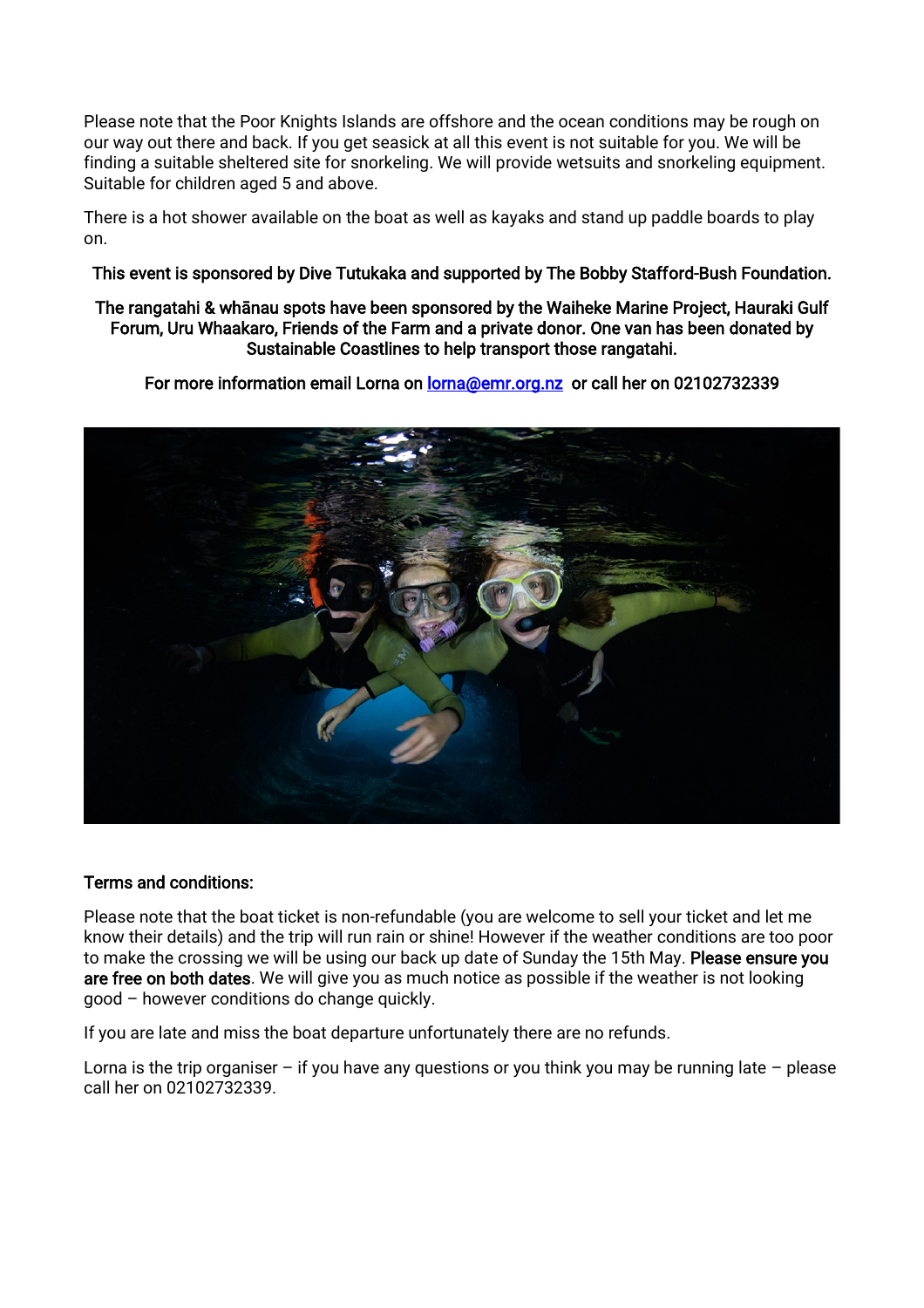# COVID-19 Information

Dive Tutukaka requires vaccine passes for all those over the age of 12. Please have your MyVaccine Pass on hand to be scanned in the morning.

# Advice from Worksafe regarding attending events and gatherings

The following people should avoid attending events of any size:

- anyone who is unwell
- anyone who is a confirmed or probable case of COVID-19
- anyone waiting for a test result for COVID-19
- anyone who is self-isolating. [Read more about self-isolation.](https://www.health.govt.nz/our-work/diseases-and-conditions/covid-19-novel-coronavirus/covid-19-novel-coronavirus-health-advice-general-public/covid-19-self-isolation-close-contacts)

If you are unwell prior to the event please call Sophie to discuss your options.

## How to minimise the risk of getting sick at a gathering or event of any size

The most important thing to do is practice good hygiene. This means:

- O Keeping 2 metres away from people you don't know
- O Covering coughs and sneezes with disposable tissues or coughing/sneezing into your elbow
- $\circ$  Disposing of used tissues appropriately in a bin
- O Washing hands for at least 20 seconds with soap and water and drying them thoroughly, or using hand sanitiser:
	- o before eating or handling food
	- o after using the toilet
	- o after coughing, sneezing, blowing your nose or wiping children's noses
	- o after touching public surfaces

#### Risk Disclosure:

- O In any adventure activity, there is an element of risk involved. Risks in undertaking this activity include drowning, emotional distress, strain injuries, sun-burn and dehydration, injuries from collisions with vessels, cuts from oysters and other sharp objects, injury on shore and damaging the environment.
- O By signing you acknowledge that the activity you are about to embark on may present you a higher level of risk than day to day living. Because this is a dynamic activity, the actions of every participant will have direct and indirect effects on the safety and enjoyment of the whole group.
- O The EMR staff take all practicable steps to identify and minimize potential dangers. However, you must follow our instructions (and use the safety equipment provided) at all times. Adults accompanying any person under the age of 18 must ensure that the underage person follows our instructions at all times. You must release or indemnify EMR and our staff against any liability we incur to anyone else, resulting from your failure to follow our instructions or the failure of any person accompanying you under the age of 18 to follow our instructions.
- O We reserve the right to withdraw any person who in our opinion is likely to endanger them selves or others.
- O We also reserve the right to cancel the snorkel tour if we become concerned for any reason for your safety or that of any other person.